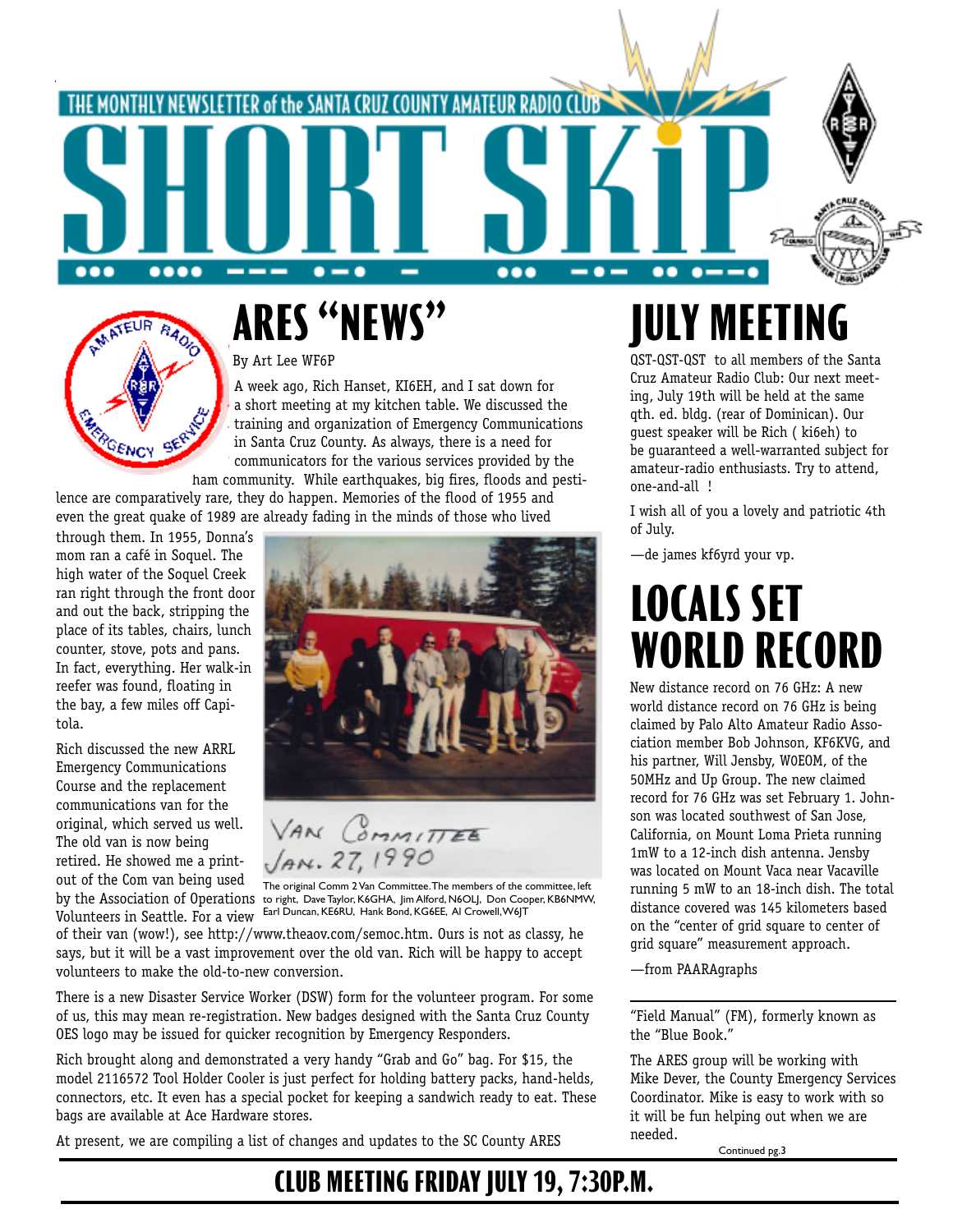

Published 12 times per year. Free to members. **Santa Cruz County Amateur Radio Club, Inc.** Post Office Box 238 Santa Cruz, CA 95061-0238

Editor and Publisher Ron Baldwin, K6EXT (831) 419-1025 K6EXT@fireclay.com Columnist: Art Lee, WF6P Writer: Ron Skelton, W6WO Distribution: Elaine Pennell, KE6FRA



**More FD Pictures...** Our new member Kurt KG6LPX has some good pictures from our Field Day there, including pictures of Liam, Larry AE6CP, Bob K6XX, Kamal KA6MAL, and Chilipepper!



## **Reducing Back EMF**

When a DC current flowing through a coil is suddenly cutoff the magnetic field collapses and induces an emf across the winding. It is call a "back emf" because it is of opposite polarity to the voltage used to create the magnetic field in the first place. This reverse voltage can be very large indeed and can damage the contacts of a physical switch, the relay coil itself or the switching transistor. A diode is often placed across a coil to limit this back emf to a safe level.

Such a diode delays the full collapse of the field and will slow down the release of the relay. This can be a problem for fast CW keying. By adding a Zener diode in the loop, the back emf can be limited without significantly slowing the release of the relay.

I found the following data in an old RSGB magazine attributed to Peter G3SJX.

it applies to a relay with a 185 Ohm winding and a 12Volt supply

—Ron W6WO

## **GOOD BYE TO SKEETER**

Hello everyone,

I wanted to say goodbye. My family and I are moving up to Vancouver, Wa in 2 weeks. We're packing the moving truck on Saturday the 20th of this month. I'm going to try and make it to the club meeting on the 19th, but wanted to email, just in case. I missed the net tonight cause we were loading up boxes.



Liam at Field Day 2002

I think the best club memory was at field day this year when my 3 year old son Liam made a 40 meter contact to southern California. My first field day was when Liam was 3 months old. Wow.

I've had a great time with the club and learned some stuff along the way too. Keep up the great meetings. I've also appreciated the warm welcome I received for my family at the meetings.

Hope to talk on the air again sometime,

—Skeeter, KF6UKO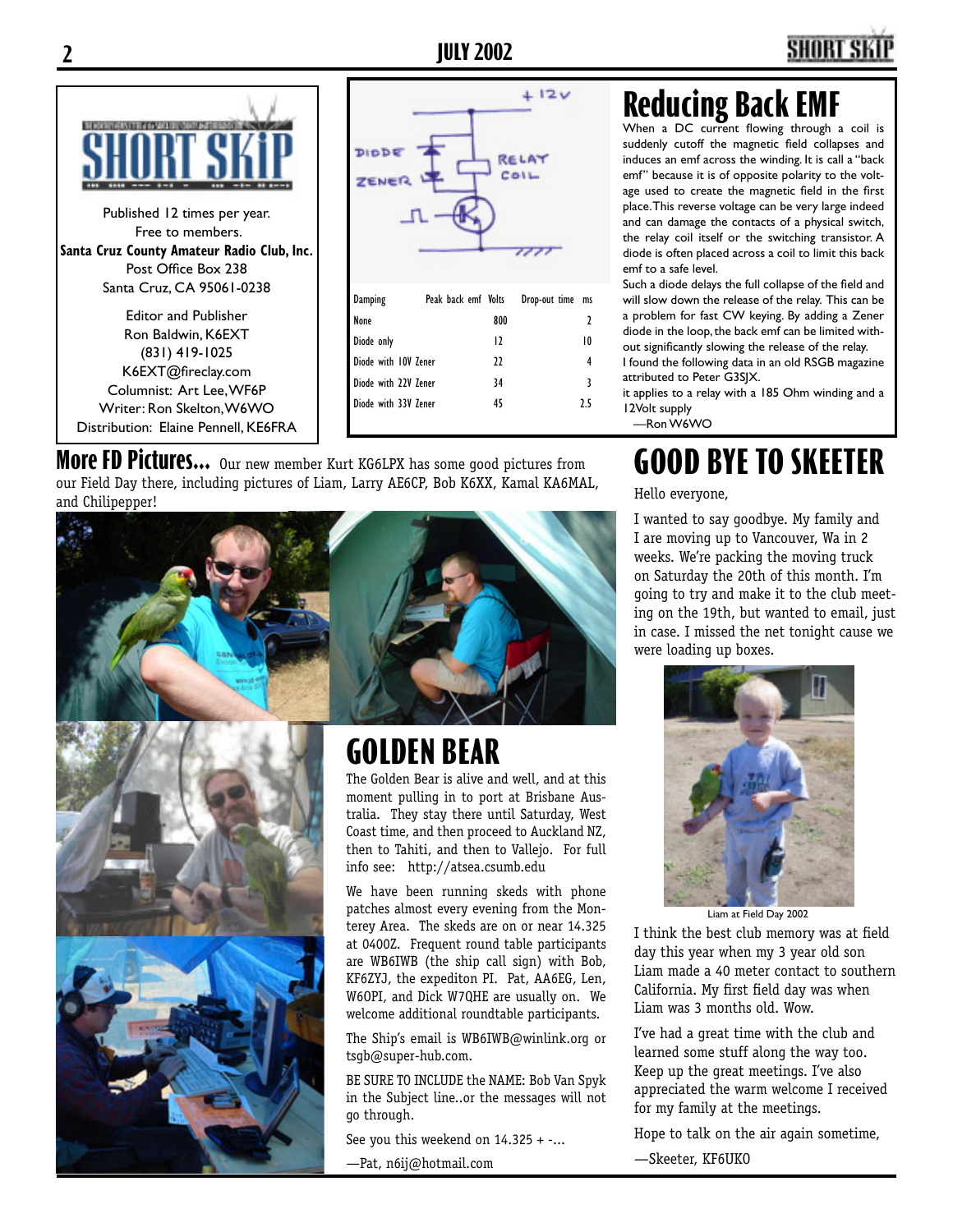### SHORT SKI



Was on the Baja California Maritime Ham Band this morning and a YL checked in saying that she and her husband were en route to Hawaii and 280 miles off shore. Her husband found a broken strand in each of the shrouds so they were going back to San Diego for re-rigging. I took her (Joyce, KA7MAT) to another frequency and asked about the damage. She said that she and her husband were afraid of the wire parting but that her husband had installed a reinforcement (she called it a 'splint') of the shrouds with spare wire and cable clamps. This sounded a bit more innovative than your local "aroundthe-buoy" sailor might try. Turns out that Joyce and her husband (Jay?) finished a round-the-world cruise. I asked her about the duration of the trip and she replied, " 5 years, 2 months, 29 days and (looking at her watch) 6 hours! " She and her husband will stop in Santa Cruz on their way back to their home port in Seattle and visit me. Their boat is Lyric.

I received a land line from Shorty Freitas, AE6Z, VEC in San Jose. He wanted to do some testing in Santa Cruz and wanted to use our ARRL VE team, disbanded a couple of years ago. I told Shorty that my VE status had expired but he said, "No problem, I'll get it reinstated." He contacted Bart Jahnke, W9JJ, at ARRL headquarters and I was back in good graces. I called Jamie Finch, WI6F, and learned that her VE was still valid. I still don't know why mine fell through the cracks. On Friday, 21 June, we had to forego our ham club meeting (I really wanted to attend) to administer an exam at 6:00 PM. We tested 9 candidates at UCSC. All passed the Tech exam and 3 passed the General written. They will be able to operate within a few days as soon as their call signs are listed on QRZ.com.

#### **JULY 2002 3**

On Saturday, I paid a visit to the UCSC Field Day site. Having spotted their antennas, my curiosity had to be satisfied. When I arrived, I was greeted by Suellene Petersen, one of our test takers from the night before. Looking around, I counted 5 others we had tested! Suellene's husband is Stephen Petersen, AC6P. (Our club member Royce, is AC6Z, getting his Extra a few licenses after Stephen.) Steve, a professor of Electronics at UCSC, was in charge of the Field Day event and a dozen of his students were participants. They had several antennas in operation and one, a satellite antenna, was damaged when an element was run over by a car. Emergency repairs and a few touches with a soldering iron put it back in order. Several tents were set up adjacent to the soccer field and the group was busy making contacts and doing computer logging. While there, they made some KH6 contacts on the big island of Hawaii. Talking to Steve, I discovered that he was in Vietnam when I was there in 1970/1. We were both at Cam Ranh Bay. Steve was a Navy ET and operated the MARS station at Market Time, adjacent to the Swiftboat repair facility. I was at the Naval Air Facility a few miles up the peninsula. He said they had a rhombic antenna built by the Seabees and pointed to a Naval base in the U.S. Unfortunately, I was unaware of the MARS station and never got to use it. He wanted to know if I recalled the night the Viet Cong sappers blew up the Army ammunition bunkers. "There was shrapnel everywhere," he told me. I did not recall that particular attack but told him of the times the sappers blew up the jet fuel tanks near our flight line. Small world.

Last month I received a nice letter from Patrick Henry, WA6PKM. Patrick now lives in Gold Beach, OR. He enclosed several brochures and from those views, I see he lives in a beautiful area. One post card photo was an aerial view of their very fine yacht harbor. It looks like ours, is larger, only without the crowded city conditions we experience. He said, "Hi Art, I enjoy reading your column in Short Skip. I have a S-20 R too, it still works. I am active on 2 meters and we have a repeater on Grizzly Mtn. I belong to SAR (Search and Rescue) that is coordinated by the Curry Co. sheriff's department. Please tell everyone hello for me. 73, Pat"

#### **ARES Continued**

The new EC for Loma Prieta is George Smith, KG6VSG. His AEC for training is long-time ARES member Trudy Maxwell, KC6NAX. Regrettably, a member of that group, Mike Kelley, N6ZOC, is resigning as EC. He and his family are relocating to Oregon in June. On Monday nights at 8:30 PDT, Loma Prieta ARES members check in on the KC6VSG repeater on 146.835(-) with a PL of 94.8.

Rich will be addressing the club on its July meeting, bringing us up to date on the future of ARES and RACES.

Some additional personal notes from Rich:

He wishes to thank the following volunteers:

1. The people who gave it up to come out at 7 am on Father's day to work the Corralitos Padres Walk/Run were: KE6UWH, Phil Peterson, EC, Santa Cruz; N6TGM, Steve Smarden, Santa Cruz Membership AEC; KC6VSG, George Smith, EC, Loma Prieta ARES; KG6JOQ, Vic Linderholm, Loma Prieta ARES; KF6UKO, Skeeter Murphy, Santa Cruz ARES (and KI6EH, Rich Hanset).

2. I have been recruiting people to help on the building of the "new" Comm 2 emergency communications van. There will be three phases to the conversion effort:

1. Planning & Design.

2. Budget and fund raising.

3. Assemble the new communications van (execute the plan).

We are still looking for people interested in working on any of the three phase of the van conversion. Interested people should contact either (a) the EC in their area; or (b) the DEC, Rich Hanset, KI6EH.

The people who have signed up to begin the planning phase are:

Ron Baldwin, K6EXT; Vic Linderholm, KG6JOQ; Hap Bullard, KQ6YV; JV Rudnick, K6HJU; Greg Yehling, KD6UCE; Jeff Clark, KF6BKG; Jim Piper, N6MED; Phil Peterson, KE6UWH; Bob Wiser, K6RMW

Thanks to all for your help. I appreciate it very much.

—73, Rich KI6EH